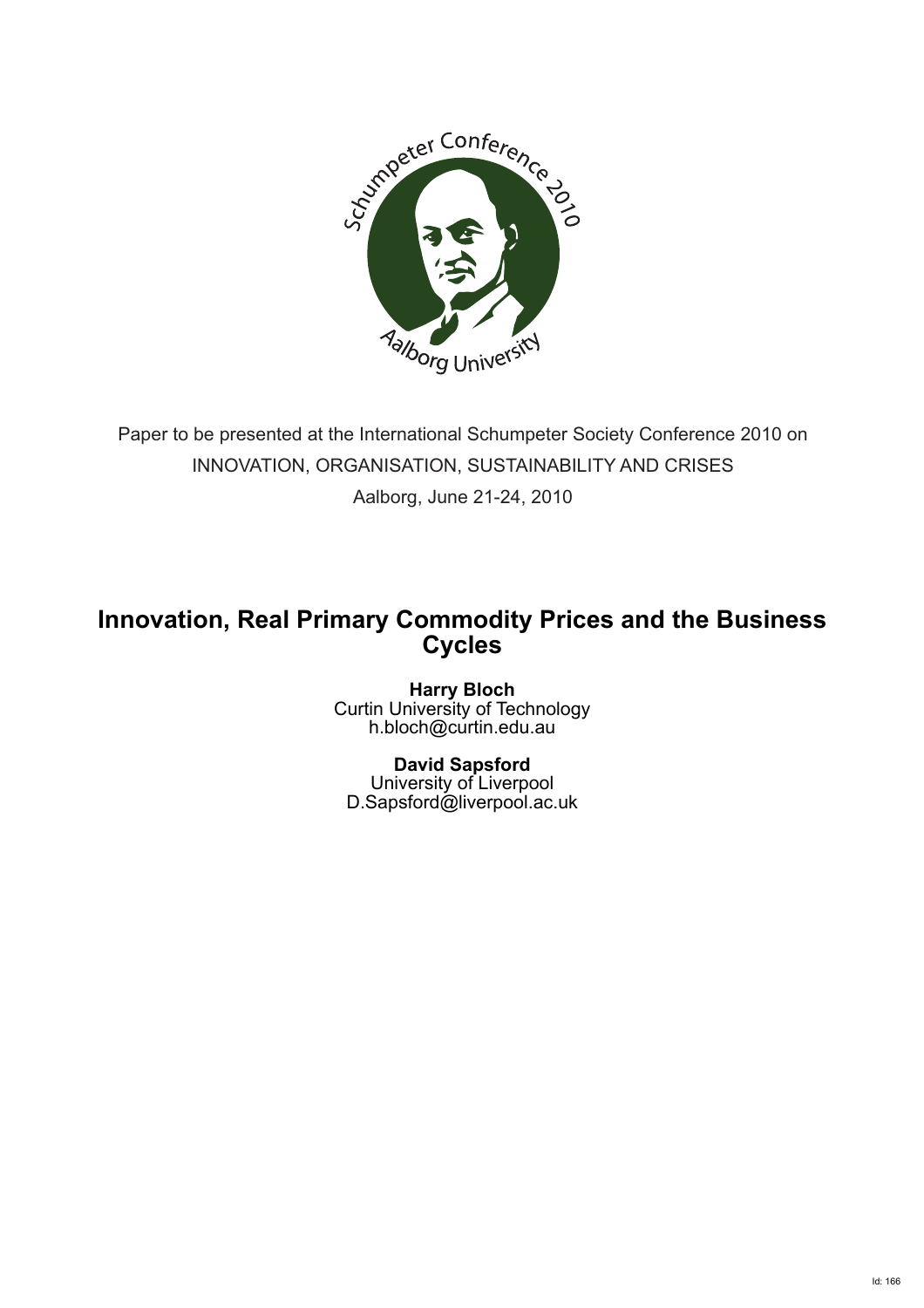# **Innovation, Real Primary Commodity Prices and Business Cycles**

Harry Bloch Centre for Research in Applied Economics School of Economics and Finance Curtin University of Technology GPO Box U1987 PERTH WA 6845 ASUTRALIA [h.bloch@curtin.edu.au](mailto:h.bloch@curtin.edu.au)

and

David Sapsford University of Liverpool Management School Chatham Street Liverpool L69 7ZH ENGLAND [D.Sapsford@liverpool.ac.uk](mailto:D.Sapsford@liverpool.ac.uk)

# **Key Words**

Primary commodity prices, Schumpeter, innovation, economic growth

**JEL Codes** 

D24, Q33, Q41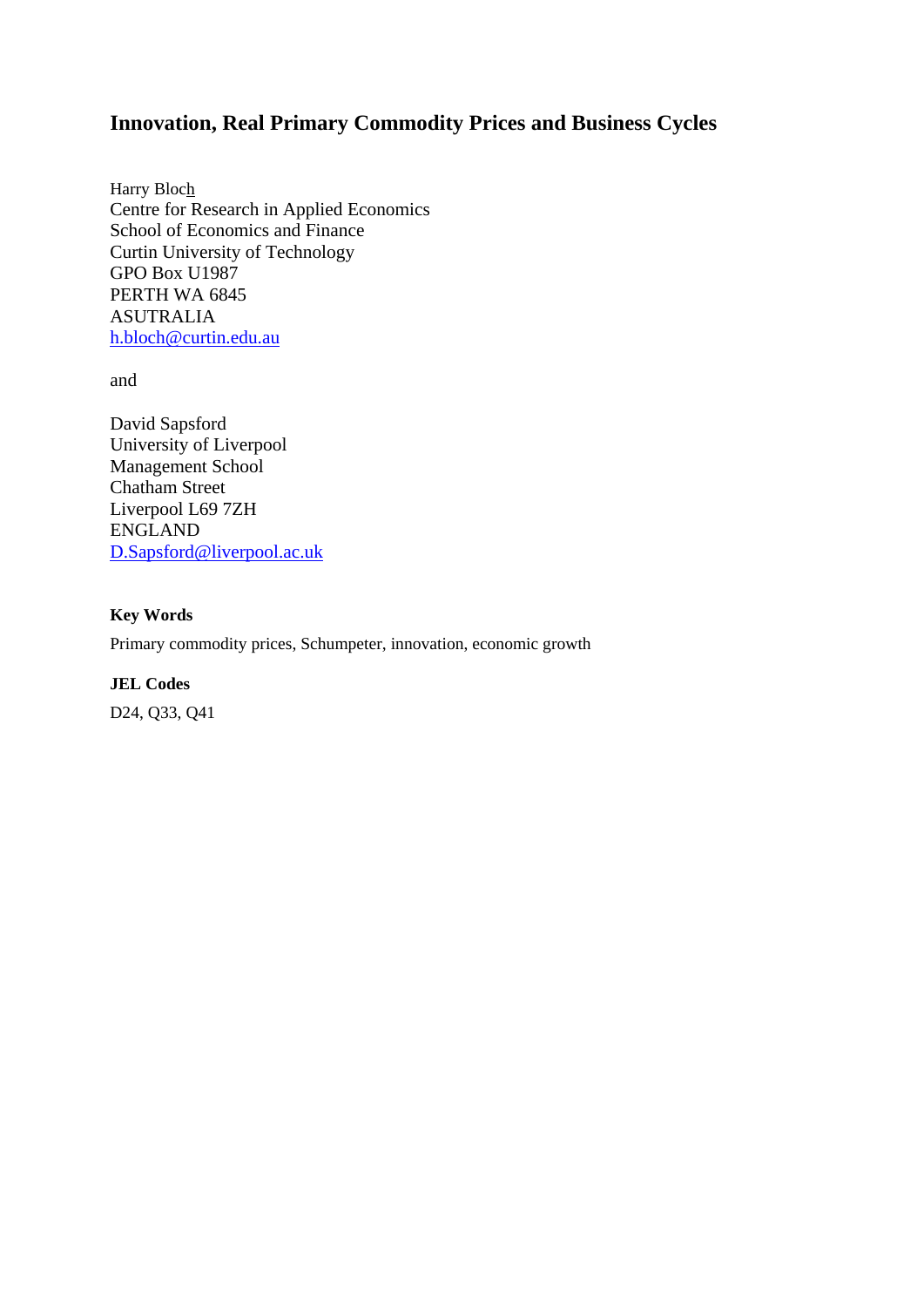#### **1. Introduction**

Our objective in this paper is to develop and apply a framework for understanding the impact of innovation on the long-run movement in the real prices of primary commodities, namely the products of land and other natural resources, specifically agriculture and mining products. By real price we mean the price of these products relative to other prices, especially the prices of manufactured products. By long run we mean over the course of multiple business cycles, including the long wave or Kondratieff cycle that runs for over half a century per cycle. The application is to data for primary commodity prices that cover a period of up to more than three centuries.

Our framework is developed from Schumpeter's theory of economic development and the business cycle. Here, innovation is the force released by capitalist organization of the economy, driving progress through a process of discontinuous change. The influence of innovation is reflected in the movement of prices in a wave-like motion over time. In *Business Cycles*, Schumpeter (1939) argues that prices of finished consumer goods rise and then fall by an even larger amount before partially recovering over the course of the Kondratieff cycle.

We follow Rostow (1980) in extending Schumpeter's analysis of Kondratieff cycles by considering the influence of gestation lags in increasing the production of primary commodities in addition to the impact of technological breakthroughs. Primary commodities have a special role in the process of development, as they are the basic raw materials for production of finished consumer and producer goods. Any tendency for primary commodity prices to rise in the prosperity phase of a cycle enhances the incentives for exploration, enhanced recovery technology and development of substitute products. As Schumpeter (1939) notes history is replete with examples of commodity price rises followed by opening of new production provinces, technology to extend mine life and development of synthetic substitutes, which encourages prices to fall back towards long-run norms. Rostow systematizes this response of productive capacity for primary commodities thereby generating a distinctive pattern of movement of commodity prices over the Kondratieff cycle.

In addition to the analyses of Schumpeter and Rostow we draw on the work of Prebisch (1950) and Singer (1950) regarding influences on the movement of the terms of trade between primary producers and manufacturers in the long run. Particularly important is the suggestion that the terms of trade are influenced by different degrees of market power for primary producers and manufacturers as well as different labor market conditions in industrialized versus developing countries. Prebisch and Singer argue that these differences in market structure along with different rates of technological change contribute to a declining trend in the price of primary commodities relative to the price of manufactured goods.

Our analysis leads to an expectation of a long-run downward trend for the real (or relative) prices of primary commodities with a distinctive cyclical pattern, rising in the upswing of the Kondratieff cycle and declining by a larger amount in the downswing. This characterization of price movements applies in general, but is subject to disturbance by history. For the aggregate of all commodities this is reflected in larger historical events, such as wars, population migrations and financial crises, albeit with recognition that these events may have roots in the ongoing process of economic development. For individual commodities the application of the general characterization occurs against the specific technological breakthroughs in the production and consumption of that commodity.

In the next section we discuss the opposing impacts on productivity in primary production arising from natural resource constraints and technological innovation. We then review evidence on long-run trends for real primary commodity prices, both for aggregate real commodity price indexes and for real prices of individual commodities over long periods, extending back in some cases to 1650. In the third section we examine the data on an aggregate index of real primary commodity prices to identify Kondratieff cycles as suggested by Rostow's analysis of lags in the supply response of commodity production. In Section 4, we examine whether there is a single long-run trend in the real price series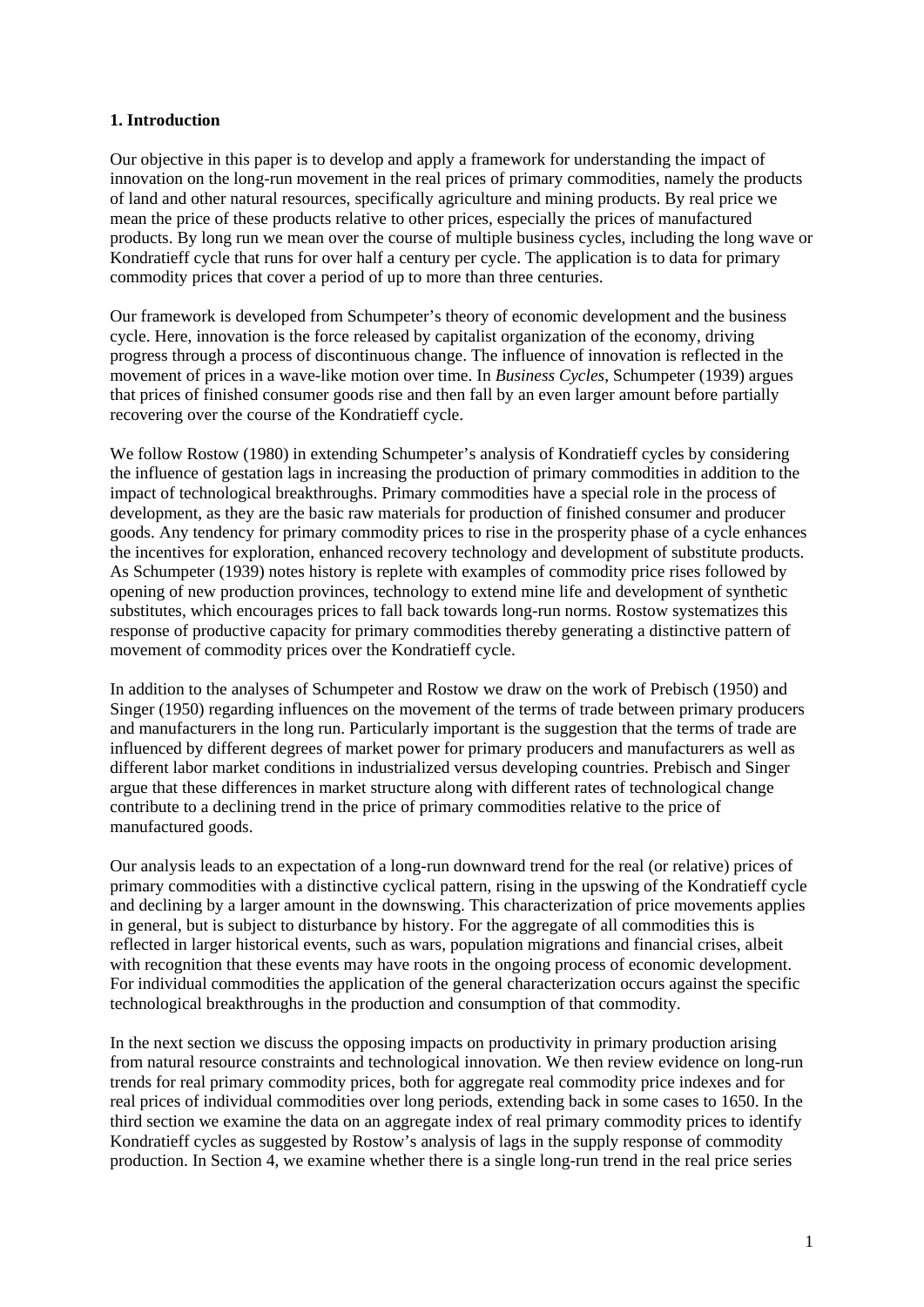for individual commodities that is sustained over all the cycles. The final section contains our conclusion and a discussion of the implications for the future course of real commodity prices.

#### **2. The long-run trend in the real prices of primary commodities**

Natural resources have long been recognized in economics as posing a limit to economic growth. In the classical economic analysis of limits to the amount of arable land by Ricardo (1911) this is reflected in declining marginal productivity of labor in the production of agricultural commodities as the economy grows. Further analysis of nonrenewable resources by Hotelling (1931) suggests that declining marginal productivity over time for all variable inputs in the production of mining commodities, even without growth in the level of output. Yet, real wages have risen strongly in both agriculture and mining in advanced countries, implying equivalent rises in the marginal productivity of labor according to the marginal productivity theory of wages.

Schumpeter puts innovation at the center of the analysis of long-run economic development. In *Business Cycles*, Schumpeter (1939, pp. 237-240) notes the contribution of entrepreneurial innovations to the rise in output per acre in English agriculture over the period from 1500 to 1780. This was also a period of rural depopulation associated with enclosures (one of the entrepreneurial innovations identified by Schumpeter). The resulting rise in output per worker contradicted the dire predictions of classical economists and provided plentiful and cheap food for the manufacturing labor force required for the beginnings of the industrial revolution.

Schumpeter is clear that innovations in primary production continued beyond the early years of the industrial revolution. He notes innovations in English, German and American agriculture that vastly expanded production. While prices followed an erratic path due to the effects of variable harvests, wars and protectionism (op. cit., pp.266-270), he cites a consistent pattern in the example of the expansion of areas of wheat cultivation in the United States, 'Each process of this kind spells an increase in production and, at the same time, prosperity in the new and depression in the old' (op. cit., p.270). This is a nice example of the process of creative destruction that is more commonly applied to innovation in manufacturing.

Innovation and the expansion of primary production is in part a reaction to high demand and rising prices. However, the drive to innovate continues even when demand abates, shifting from a focus on capacity expansion to one of cost reduction.<sup>[1](#page-3-0)</sup> Historically, the net result has been a long-run improvement in productive capability that has more than offset the force of the natural limits emphasized by classical and neoclassical approaches to natural resource pricing. The improvements have been so strong that the real prices of primary products have generally fallen.

Real price measures deflate the nominal price of a good measured in a particular currency by a measure of the general price level in the same currency, removing the influence of generic factors that affect prices of all goods. The resulting measure is meant to reflect factors that are specific to the individual good or group of goods. A falling trend in the real price for a primary commodity suggests that the innovations in the production and consumption of the commodity are more than sufficient to offset any effect of the finite limits to the natural resource.

Harvey, et. al. (2010) examine whether there are long-run trends in the prices of 25 primary commodities. The series for eight of the primary commodities (beef, coal, gold, lamb, lead, sugar, wheat and wool) go back to 1650, while the other series go back at least as far as 1900 (bananas and jute). They find evidence of a long-run downward trend in the real price of eight commodities (aluminum, coffee, jute, silver, sugar, tea, wool and zinc) without allowing for structural breaks. They also find evidence of a long-run downtrend including structural breaks for a further three commodities

1

<span id="page-3-0"></span><sup>&</sup>lt;sup>1</sup> Tilton and Landsberg (1999) provide an illuminating discussion of the response of US copper producers to declining copper prices from the 1970s through the 1990s. Output and productivity first declined and then rose substantially as real copper prices fell by more than 50%.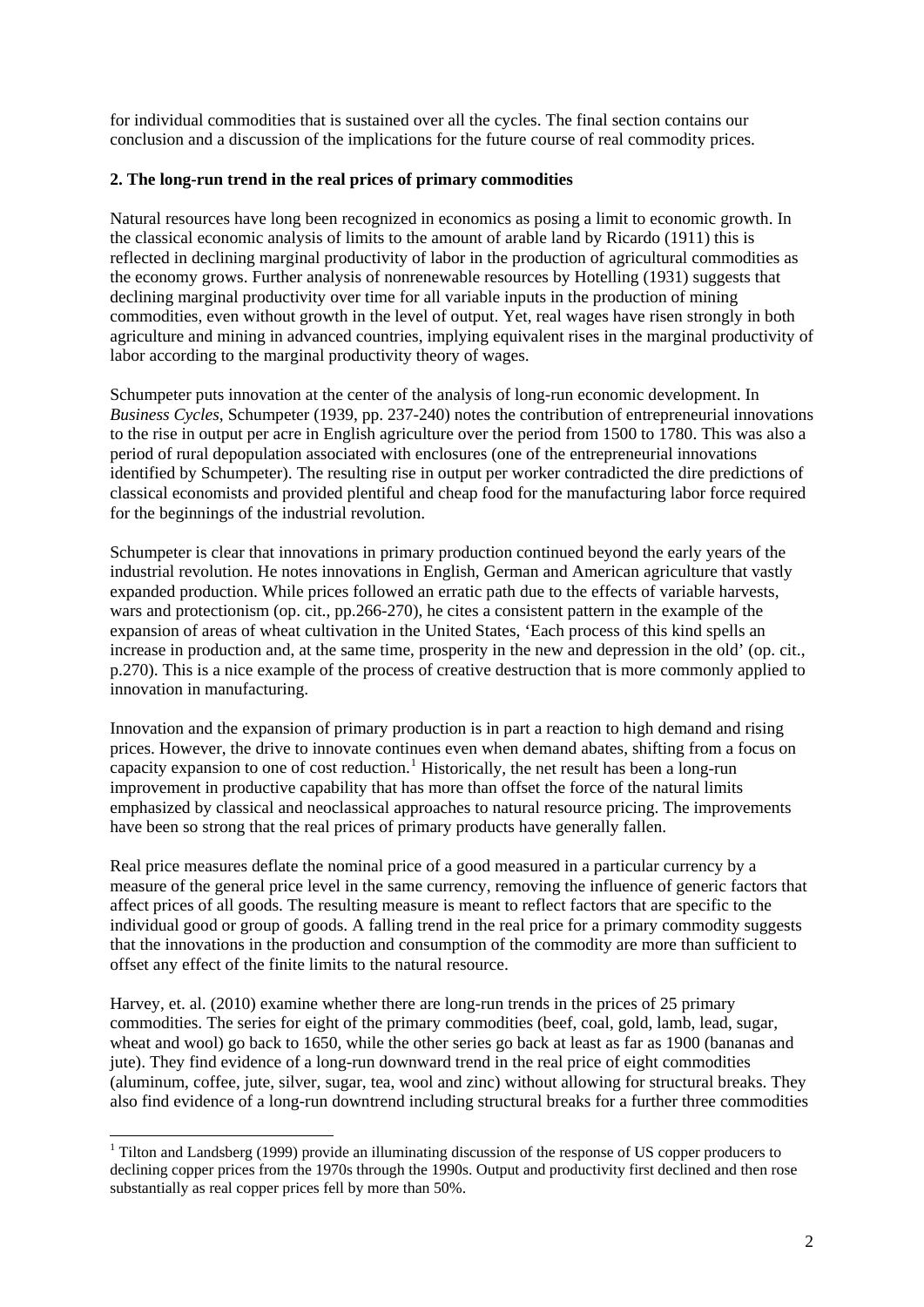(hides, tobacco and wheat). No evidence of a statistically significant long-run trend, either up or down, is found for any of the other fourteen commodities.

The findings of Harvey et. al. support the hypothesis of a declining long-run trend in real commodity prices as put forward in the seminal work of Raul Prebisch (1950) and Hans Singer (1950). Most of the empirical literature dealing with the Prebisch-Singer hypothesis has focused on aggregated indexes of primary commodity prices. $2$  For comparison with this literature, we illustrate the phenomenon of declining real commodities prices in Figure 1, which shows the time path since 1650 of the natural logarithm of the simple average of the real price index for the 25 commodities examined by Harvey et. al.<sup>[3](#page-4-1)</sup> There is clearly downward movement over the full period, but many episodes of rising prices, including some substantial price spikes. This suggests there are complex dynamics at play rather than a steady down (or up) movement over the full period. The dynamics of commodity prices are the subject of the next section of the paper.





#### **3. Kondratieff cycles in real prices of primary commodities**

-

In *Business Cycles*, Schumpeter (1939) argues that innovation does not have smooth impact on the pace of economic life. Rather, it causes disturbances that lead to uneven development of the economy. Yet, he suggests a degree of regularity to this process involving cyclical fluctuations of various lengths. His stylized representation of cycles (see Schumpeter 1939, Chapter 5, Chart 1) has three overlapping cycles, a Kitchin cycle lasting slight more than three years, a Juglar cycle of about nine and a quarter years and a Kondratieff cycle of about 56 years in length. The cycles are shown as overlapping in that a Kondratieff cycle contains six Juglars and a Juglar contains three Kitchins.

<span id="page-4-0"></span> $2^2$  A recent overview of this literature that also contains a discussion of volatility in commodity prices is Nissanke (2010a).

<span id="page-4-1"></span> $3$  We thank Jakob Madsen for supplying the data used in Harvey, et. al. (2010). We have extended the data series from 2005 to 2008 by chain linking, with the primary commodity index linked to the IMF all commodities world price index series and the manufacturing price series linked to the OECD total manufacturing price index series. We use the logarithm of the price index so that equal proportionate changes in price show as movements of equal distance along the vertical index, thereby reducing the potential distortion caused by very comparisons over a large range of prices.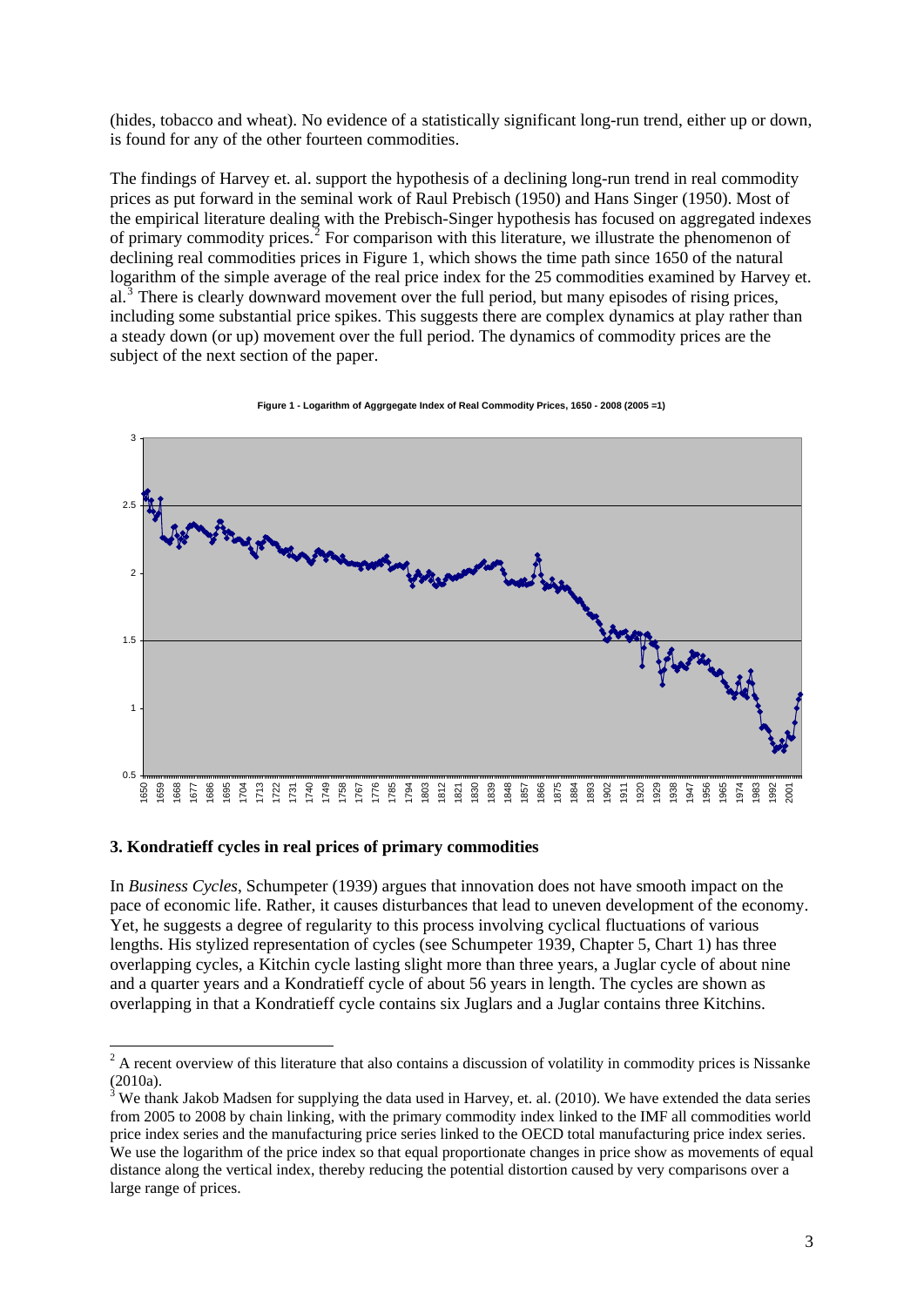The key variable in Schumpeter's characterization of the cycle is the price level. The price level rises during the upswing of a cycle and falls during the downswing. These cyclical swings in prices obscure the working of innovation on the trend in particular goods or groups of goods. This is particularly true for primary commodities, which dominate listings of goods with "sensitive prices" that Schumpeter (1939, p.525) recognizes 'will display cycles in prices both relatively promptly and relatively strongly'. Thus, the movement over time in prices of primary products, even when deflated for by a measure of the price level, will reflect the impact of general price cycles as well as any influences of innovation.

A further complication in examining the impact of natural resource scarcity and innovation on primary commodity prices is that there is feedback between scarcity and innovation. While nature may constrain expansion of capacity in primary production, impediments to growth are also opportunities for profitable innovation. Scarcity, as measured by high prices, presents clear opportunities for opening up new sources of supply, improved production technology and economizing in use. Schumpeter (1939, pp. 430-432) discusses as an example the development of rubber plantations, particularly in Asia, to augment the supply of "wild" rubber from Brazil after the surge in demand for tires following the innovation of mass produced motor cars. Under capitalism the dictum "necessity is the mother of invention", becomes "profitability is the mother of innovation".

Rostow (1980, Chapter 2) formalizes the process of delayed expansion of natural resource production capacity, incorporating exogenous technical advance as well as long lags in feedback from prices to expanded capacity. Rostow's model includes two sectors, one producing industrial goods and the other producing basic commodities. Natural resources in the form of land only enter into the production of basic commodities. In contrast to neoclassical models, where land is assumed to be fixed in quantity forever, Rostow assumes that amount of land can be augmented. However, the augmentation occurs with a substantial lag behind growth in labor and physical capital, taking up to three decades to match the growth rate of labor and physical capital. Simulations of the model generate a growth cycle of some fifty years, with the relative price of the basic commodity and the rent of land rising in the early decades of the cycle and then falling back towards the original levels.

Augmentation of natural resources in Rostow's model is meant to capture the pattern observed in his historical work (see Rostow, 1978). Rostow argues that spurts in industrial production following on major technological innovations drive up the relative price of basic commodities as supplies are inelastic in the short run. He identifies three types of lags that slow the augmentation of the natural resource in response to an increase in relative price. Recognition lags occur because it takes time for commodity producers to become convinced that the higher prices are not temporary. Gestation lags occur because large scale infrastructure, such as rail links or pipelines, is often necessary to open up new production provinces. Finally, exploitation lags occur because it takes time to reach full potential as the number of production units expand to take advantage of the infrastructure.

Rostow's simulations are based on parameter values calibrated to match his characterization of the stylized facts of economic history. In a related two-good model, we (Bloch and Sapsford, 2000) estimate the parameters of pricing equations for primary products and manufactured goods in world markets using annual data for the period from 1948 to 1993. Primary commodities in this model take the place of Rostow's basic commodities, while manufactured goods take the place of industrial goods. However, there are important differences in the structure of our model and that of Rostow.

Rostow assumes competitive market clearing in product markets for both industrial goods and basic commodities. We also treat primary commodities prices as determined by competitive market clearing, but manufactured goods are sold under conditions of imperfect competition with price equal to unit cost times one plus a gross profit margin.<sup>[4](#page-5-0)</sup> Rostow assumes that both industrial goods and basic commodities go directly into final consumption, while we have primary commodities as inputs into the production of manufactured goods. A final important difference in structure is that Rostow has a single

<span id="page-5-0"></span> 4 This asymmetric treatment follows that in Kalecki (1971).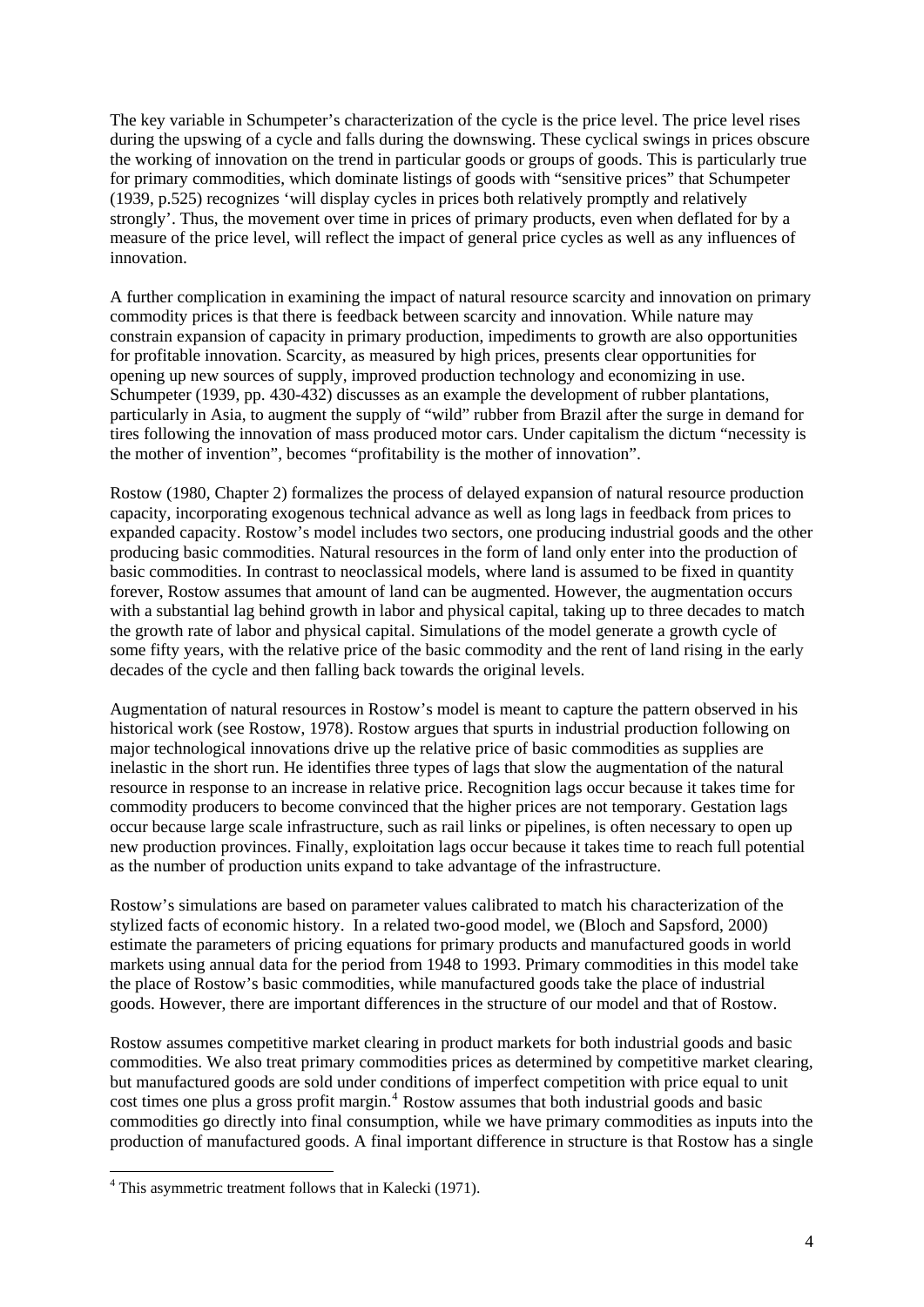wage in both sectors, while we allow for different wages in the two sectors following Prebisch's (1950) arguments regarding the impact of unionization and income support programs in the industrialized countries that dominate exports of manufactures versus generally surplus labor in the developing countries that dominate exports of primary commodities.

The estimates we obtain in Bloch and Sapsford (2000) imply a trend rate of decline in the price of primary commodities relative to manufactured goods of about one half percent per annum over the sample period, 1948-1993. This estimate of the trend decline in the "real" price of primary commodities is determined based on the observed average rates of change for the exogenous variables in the model, which are an increase in manufacturing output of about five percent per annum and the average rate of increase in the manufacturing gross profit margin of about one third of a percent per annum.<sup>[5](#page-6-0)</sup> Importantly, the results indicate that real primary commodities prices tend to increase relative to trend during periods of substantially above average growth in manufacturing output and fall relative to trend during periods of slower than average growth in manufacturing output. These results are consistent with Rostow's observation that spurts of rapid growth in industrial output lead to rises in the relative price of basic commodities.

The positive impact of industrial output growth on primary commodity price inflation is only part of the dynamic relationship suggested by Rostow. In addition there is the impact of commodity prices on the supply of primary commodities, including the possibility of endogenous innovation. Rostow suggests that the lags involved in this part of the process are up to three decades, much too long to be examined in the 45 year sample period of Bloch and Sapsford (2000). Even with longer data series, the pattern of price movements is likely to be influenced by historical events, some of which will be specific to the particular commodity (such as droughts, disease and localized conflicts) and some of which relate to the developments in the broader world economy apart from growth in industrial output (such as global conflicts).

Putting the trend aside, we expect the rhythm of "sensitive" prices o be reflected in rising real prices of primary commodities in the upswing of a Kondratieff cycle and falling real prices in the downswing. If these cyclical fluctuations dominate trend in the short run as suggested in Figure 1, then the peak of the Kondratieff cycle should be reflected in a local maximum for real prices of primary commodities and the trough in a local minimum. When this procedure is applied to the real commodity price series shown in Figure 1, we obtain the dating of peaks and troughs that is shown in Table  $1.6$  $1.6$  Table 1 also shows the change in the logarithmic value between adjacent peaks and troughs along with the implied annual rate of change in percentage.

1

<span id="page-6-0"></span><sup>&</sup>lt;sup>5</sup> This estimate is based on a simplified version of the model that excludes rates of growth of capital stock in the manufacturing and industrial sectors as exogenous variables. We prefer the results from the simplified model as the measures for the capital stock growth variables are imprecise and the estimated coefficients of these variables have low statistical significance when they are included in regressions. 6

<span id="page-6-1"></span><sup>&</sup>lt;sup>6</sup> Not all local maxima and minima are chosen as peaks and troughs, respectively. In particular, we avoid choosing closely coincident local maxima and minima as these would not fit the concept of a long cycle. The cycles we identify for the 20<sup>th</sup> Century are still shorter than the normal for Kondratieff cycles. An alternative dating eliminates the cyclical trough in 1971, resulting in a 61 year trough-to-trough cycle between 1932 and 1993. Using this alternative dating would not notably affect any of our conclusions below.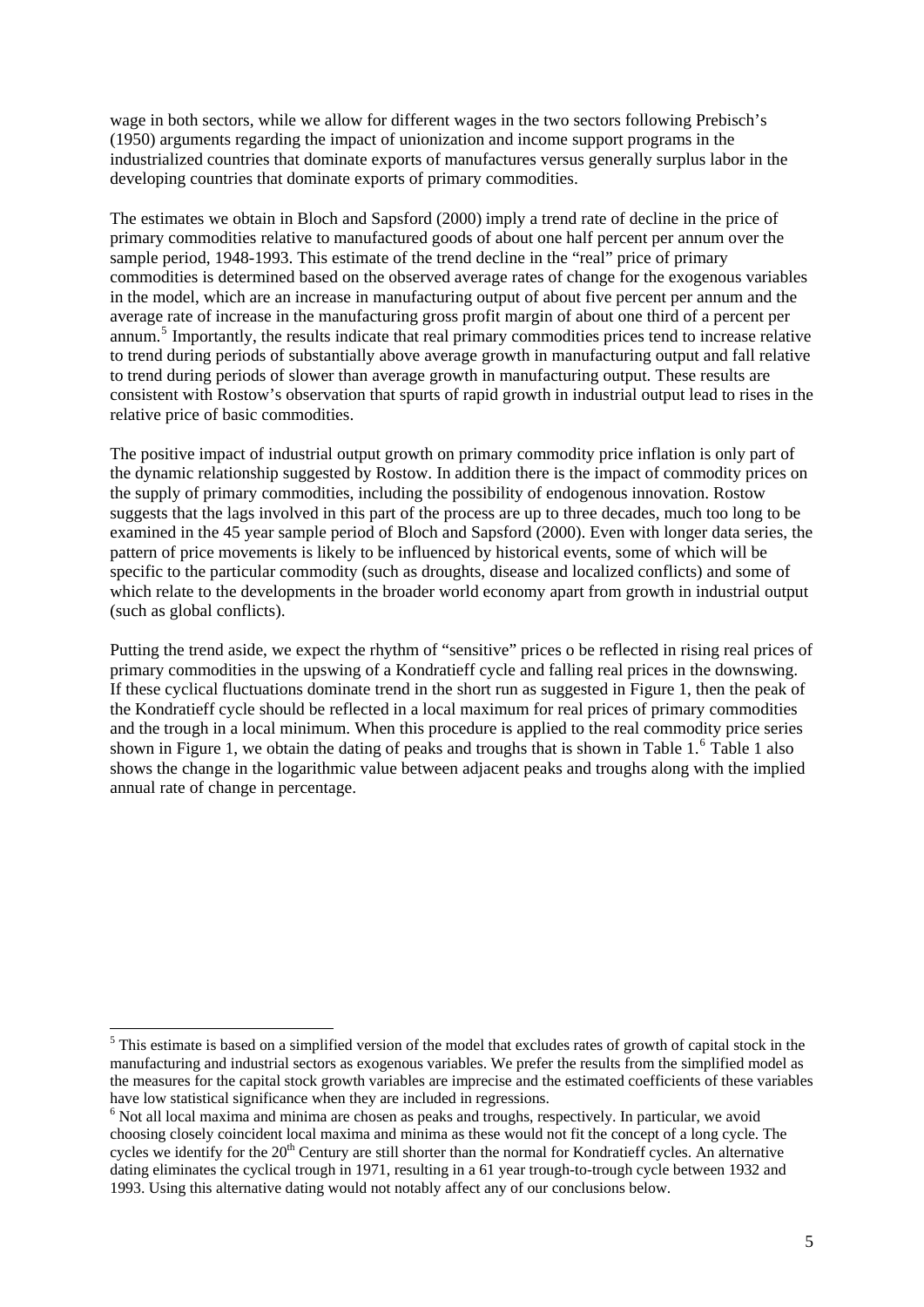| Year | Peak or trough? | Index value         | Change in value from | Annual rate of |  |
|------|-----------------|---------------------|----------------------|----------------|--|
|      |                 | (logarithmic units) | preceding extreme    | change $(\%)$  |  |
| 1669 | Trough          | 2.193               |                      |                |  |
| 1691 | Peak            | 2.382               | 0.189                | 0.859          |  |
| 1711 | Trough          | 2.119               | $-0.163$             | $-0.815$       |  |
| 1716 | Peak            | 2.216               | 0.097                | 1.940          |  |
| 1741 | Trough          | 2.070               | $-0.146$             | $-0.584$       |  |
| 1745 | Peak            | 2.170               | 0.100                | 2.500          |  |
| 1796 | Trough          | 1.904               | $-0.266$             | $-0.522$       |  |
| 1835 | Peak            | 2.086               | 0.182                | 0.467          |  |
| 1848 | Trough          | 1.923               | $-0.063$             | $-0.485$       |  |
| 1864 | Peak            | 2.133               | 0.210                | 1.312          |  |
| 1902 | Trough          | 1.500               | $-0.633$             | $-1.666$       |  |
| 1905 | Peak            | 1.602               | 0.102                | 3.400          |  |
| 1932 | Trough          | 1.173               | $-0.429$             | $-1.589$       |  |
| 1937 | Peak            | 1.433               | 0.360                | 7.200          |  |
| 1971 | Trough          | 1.077               | $-0.356$             | $-1.047$       |  |
| 1980 | Peak            | 1.274               | 0.197                | 2.189          |  |
| 1993 | Trough          | 0.681               | $-0.593$             | $-4.562$       |  |
| 2008 | Peak            | 1.180               | 0.499                | 3.327          |  |

Table 1 – Peaks and Troughs in Real Primary Commodity Price Index, 1650 to 2008

The pattern of peaks and troughs in Table 1 helps to explain why there has been so much controversy about whether there is a negative trend in real primary commodity prices. Each cyclical peak exceeds the previous trough and there is even a period in the  $19<sup>th</sup>$  Century when there is an increase from peak to peak and trough to trough (from the trough in 1796 to that in 1848 and from the peak in 1835 to that 1864). Otherwise there is a decrease between all adjacent peaks or troughs, especially in the  $20<sup>th</sup>$ Century, which leads to the overall downward movement in commodity prices shown in Figure  $1<sup>7</sup>$  $1<sup>7</sup>$  $1<sup>7</sup>$  A further complication in discerning trends in real primary commodity prices is the increasing volatility over time, especially in the 20<sup>th</sup> Century, which makes even the pronounced decline in prices from the mid 19<sup>th</sup> Century onwards subject to doubt depending on the choice of starting and ending dates.

The peaks and troughs in the aggregate primary commodity price index reflect the factors that affect each component price. Some of these are specific to the particular commodity, such as innovations in the production or use of the commodity, while other factors have more general impact, such as the growth of industrial output, manufacturing profit margins and wages in both primary production and manufacturing. Having identified turning points in terms of the aggregate index, we next turn to examining movements in prices of individual commodities over the cycles in the aggregate index.

# **4. Trends in real prices for individual primary commodities**

1

Table 2 shows the rates of price change in percent per annum for each of 25 primary commodities for each of the trough-to-trough cycles shown in Table 1. The top panel shows price changes for agricultural commodities, while the bottom panel shows price changes for metal and energy commodities. Annual rates of change are used to enable comparisons across cycles of different lengths.<sup>[8](#page-7-1)</sup> Thus, the shorter cycles that characterize the  $20<sup>th</sup>$  Century also are shown to have annual rates of price change of larger magnitude.

<span id="page-7-0"></span><sup>&</sup>lt;sup>7</sup> Since 2008 the sharp upward spike shown at the end of the series in Figure 1 has been largely reversed.

<span id="page-7-1"></span><sup>&</sup>lt;sup>8</sup> The annual rate of change is calculated as the change in the natural logarithm of the price index for the cycle divided by the number of years elapsed in the cycle.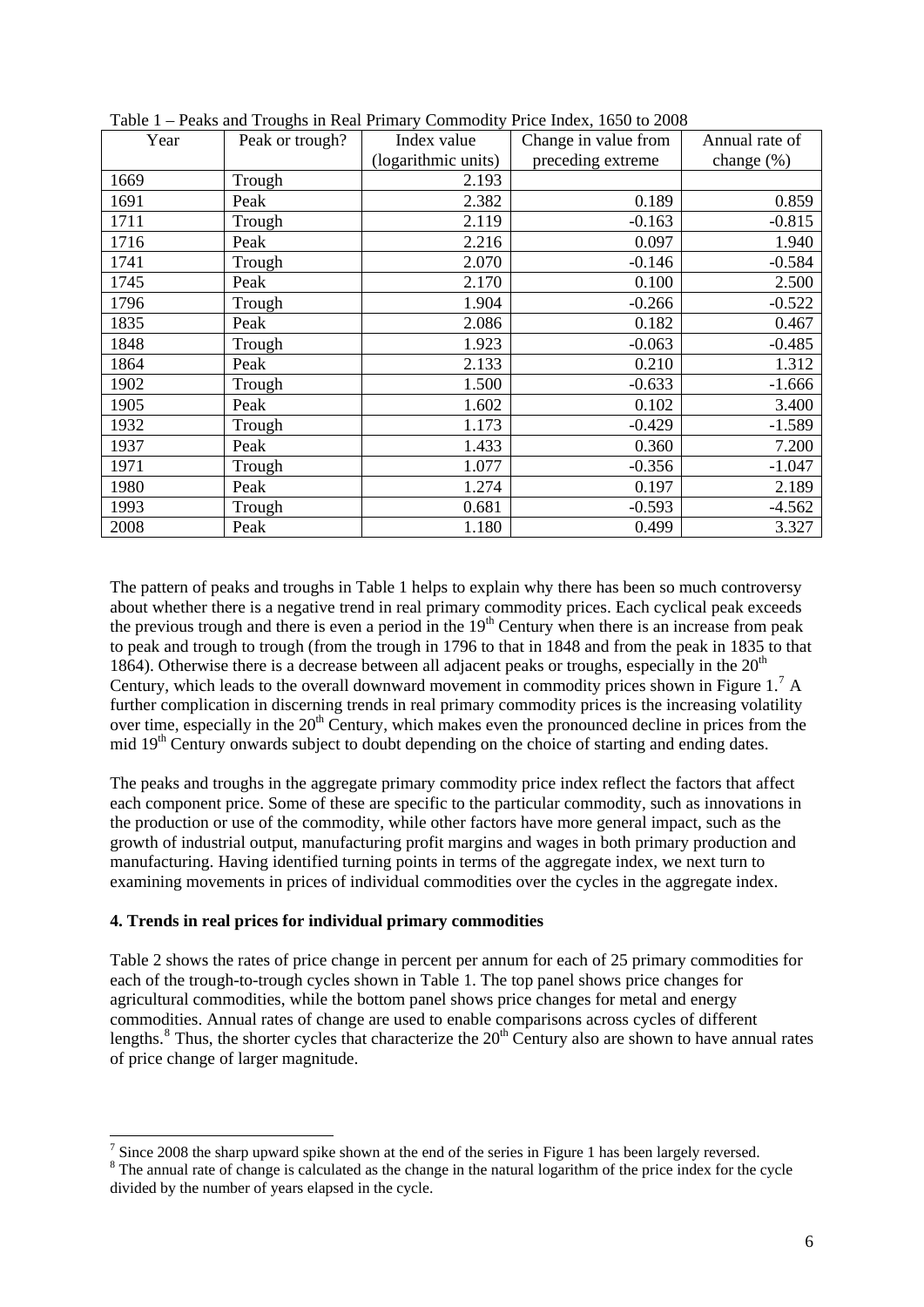| Period    | Banana   | Beef     | Cocoa    | Coffee   | Cotton   | Hide     | Jute     | ∟amb     | Rice     | Sugar    | Tea      | Tobacco  | Wheat    | Wool     |
|-----------|----------|----------|----------|----------|----------|----------|----------|----------|----------|----------|----------|----------|----------|----------|
| 1669-1711 |          | $-0.694$ |          |          |          |          |          | $-0.824$ |          | $-0.781$ |          |          | $-0.714$ | $-1.756$ |
| 1711-1741 |          | 0.339    |          | $-0.416$ | $-0.835$ |          |          | 0.307    | $-0.440$ | 0.017    | $-0.548$ |          | 0.293    | 0.170    |
| 1741-1796 |          | $-0.112$ |          | $-0.442$ | 0.980    |          |          | $-0.206$ | $-0.408$ | $-0.196$ | .085     | 0.364    | $-0.044$ | $-0.044$ |
| 1796-1848 |          | .333     |          | $-0.179$ | $-0.139$ |          |          | 0.656    | 0.466    | $-0.072$ | 0.206    | .202     | 0.164    | 1.103    |
| 1848-1902 |          | 1.155    | .196     | $-0.562$ | $-0.323$ | 0.030    |          | $-0.171$ | 0.202    | $-1.870$ | $-1.267$ | 0.883    | $-0.634$ | 0.405    |
| 1902-1932 | $-0.390$ | 0.110    | .826     | 0.347    | $-1.225$ | $-1.710$ | $-1.351$ | 2.242    | $-2.456$ | $-2.318$ | 1.887    | 0.216    | $-0.188$ | $-0.435$ |
| 1932-1971 | $-1.594$ | 0.615    | 0.657    | $-0.559$ | $-1.003$ | $-1.135$ | $-1.754$ | 1.081    | $-1.538$ | $-0.315$ | $-0.952$ | 0.116    | 0.106    | $-1.871$ |
| 1971-1993 | $-1.444$ | $-2.753$ | $-2.689$ | $-4.998$ | $-5.674$ | $-2.450$ | $-9.045$ | $-0.920$ | $-2.474$ | $-3.808$ | $-4.883$ | $-2.393$ | $-2.997$ | $-5.127$ |

Table 2a – Rate of Price Change for Agricultural Commodities in Percent Per Annum (measured trough to trough)

Table 2b – Rate of Price Change for Metal and Energy Commodities in Percent Per Annum (measured trough to trough)

| Period    | Aluminium | Coal     | Copper   | $\tilde{\phantom{a}}$<br>Gold | Lead     | Nickel   | Oil   | Pig Iron | Silver   | Tin      | Zinc     |
|-----------|-----------|----------|----------|-------------------------------|----------|----------|-------|----------|----------|----------|----------|
| 1669-1711 |           | $-0.486$ |          | $-0.734$                      | $-1.228$ |          |       |          |          |          |          |
| 1711-1741 |           | 0.238    |          | 0.170                         | 0.392    |          |       |          | 0.197    |          |          |
| 1741-1796 |           | $-0.188$ |          | $-0.563$                      | $-0.388$ |          |       | $-1.388$ | $-0.593$ |          |          |
| 1796-1848 |           | 1.683    |          | 1.799                         | 2.397    |          |       | 1.308    | 1.786    |          |          |
| 1848-1902 |           | 3.111    | 1.287    | 2.500                         | 3.514    | $-1.033$ |       | 1.940    | 1.915    | 0.694    |          |
| 1902-1932 | $-0.297$  | 0.494    | 0.937    | 0.109                         | $-2.373$ | 0.327    | 2.799 | $-1.866$ | $-0.155$ | $-0.380$ | $-0.545$ |
| 1932-1971 | $-0.550$  | $-0.607$ | 2.439    | 0.088                         | $-1.529$ | 0.663    | 2.298 | 0.410    | 1.630    | 0.366    | 0.811    |
| 1971-1993 | $-0.608$  | $-2.001$ | $-2.506$ | 2.119                         | $-4.538$ | $-2.155$ | 1.817 | $-0.579$ | $-0.306$ | $-4.283$ | $-1.769$ |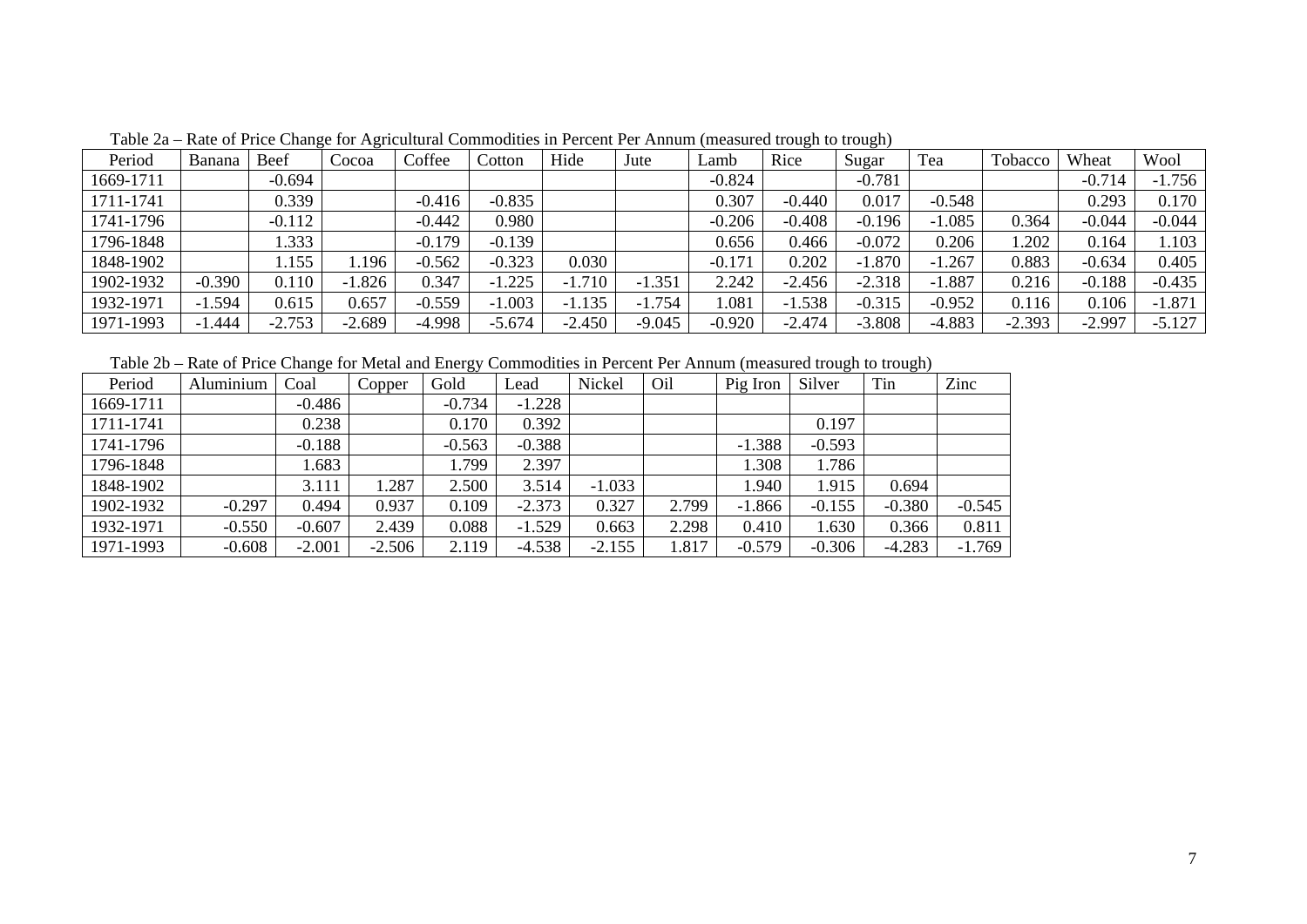The data in Table 2 show clear differences in the rate of change of prices of primary commodities across both commodities and cycles. While the comparison across troughs of the cycles in real primary commodity prices is meant to remove the common cyclical component of price movements, there is still substantial variation across commodities remaining in the price change. This reinforces the sensitivity noted above of conclusions regarding the presence of trend in real primary commodity prices. Different commodities have different measured trend rates of change in different periods.

Statistical analysis is used to determine whether the variation is rates of price change is consistent with a single trend rate for the whole of the period for which data are available. with or without allowing for structural breaks. As noted in the previous section, Harvey et al (2010) are able to identify statistical significant negative price trends for eight commodities (aluminum, coffee, jute, silver, sugar, tea, wool and zinc) without allowing for a structural break and a further three commodities (hides, tobacco and wheat) after allowing for structural breaks. Further evidence of statistical significant negative price trends with or without structural breaks for the shorter period from 1900 to 2007 is provided by Sapsford, et al (2010) for six commodities (aluminum, hides, rice, rubber, sugar and wheat).

The bulk of the statistically significant negative price trends in both Harvey et al (2010) and Sapsford et al (2010) are for agricultural commodities. In addition, in Table 2 the price trends for bananas are negative in all three cycles for which data are available. Also, rice shows all negative price changes except for the cycles in the  $19<sup>th</sup>$  Century. Indeed, there are only three agricultural commodities that lack statistically significant negative price trends and have an ambiguous mix of positive and negative price trends in Table 2. These are beef, cocoa and lamb.

Innovations in production play a major role in increasing output and driving down costs for agricultural commodities. Wheat farming provides a good illustration. Rostow (1978) details the impact on wheat production of the expansion of areas of cultivation from the mid  $19<sup>th</sup>$  century through the early 20<sup>th</sup> Century, first with opening of the American Middle West and Great Plains to wheat production following the westward expansion of rail links, then with expansion in Canada, Australia and Russia.<sup>[9](#page-9-0)</sup> More recently, the Green Revolution has substantially lifted yields and allowed extension of production to previously unviable locations.

As shown in Table 2, the real price of wheat dropped by an average of 0.644% per annum from 1848 to 1902 and by a hefty 2.97% per annum from 1971 to 1993. Interestingly, the first decline was among the largest for any agricultural commodity over the same period, while the second decline was around the median level of agricultural commodities in the same period. The expansion in wheat farming area was clearly specific to wheat, while the Green Revolution affected the agricultural sector as a whole.

There is little doubt that innovation has significantly impacted on the real price of wheat since 1848, given that the massive real price decrease has occurred in spite of any limits imposed by nature on the very large increases in production over the period. How much is specifically attributable to the two major innovations identified above is arguable, for there have been numerous other innovations occurring over the years, including the mechanization of harvesting and the opening of new production areas in South America and Asia. There are also the confounding influences of wars (the real price of wheat rose by close to 100% from 1913 to 1917 and by almost 200% between 1941 and 1947), of the aggregate business cycle on "sensitive" prices in general (the real wheat price rose by almost 100% in the commodity boom from 1972 to 1974 and by about the same percentage in the recent boom of 2006 to 2008) and of weather or pests affecting crop yields. Nonetheless, the experience of radical real price decrease in the period since the middle of the 19<sup>th</sup> Century stands in sharp contrast to the experience of the prior two centuries when the real wheat price fluctuated widely but without a discernible trend.

<span id="page-9-0"></span><sup>&</sup>lt;sup>9</sup> See especially Rostow (1978) pp. 147-149 and pp. 167-177.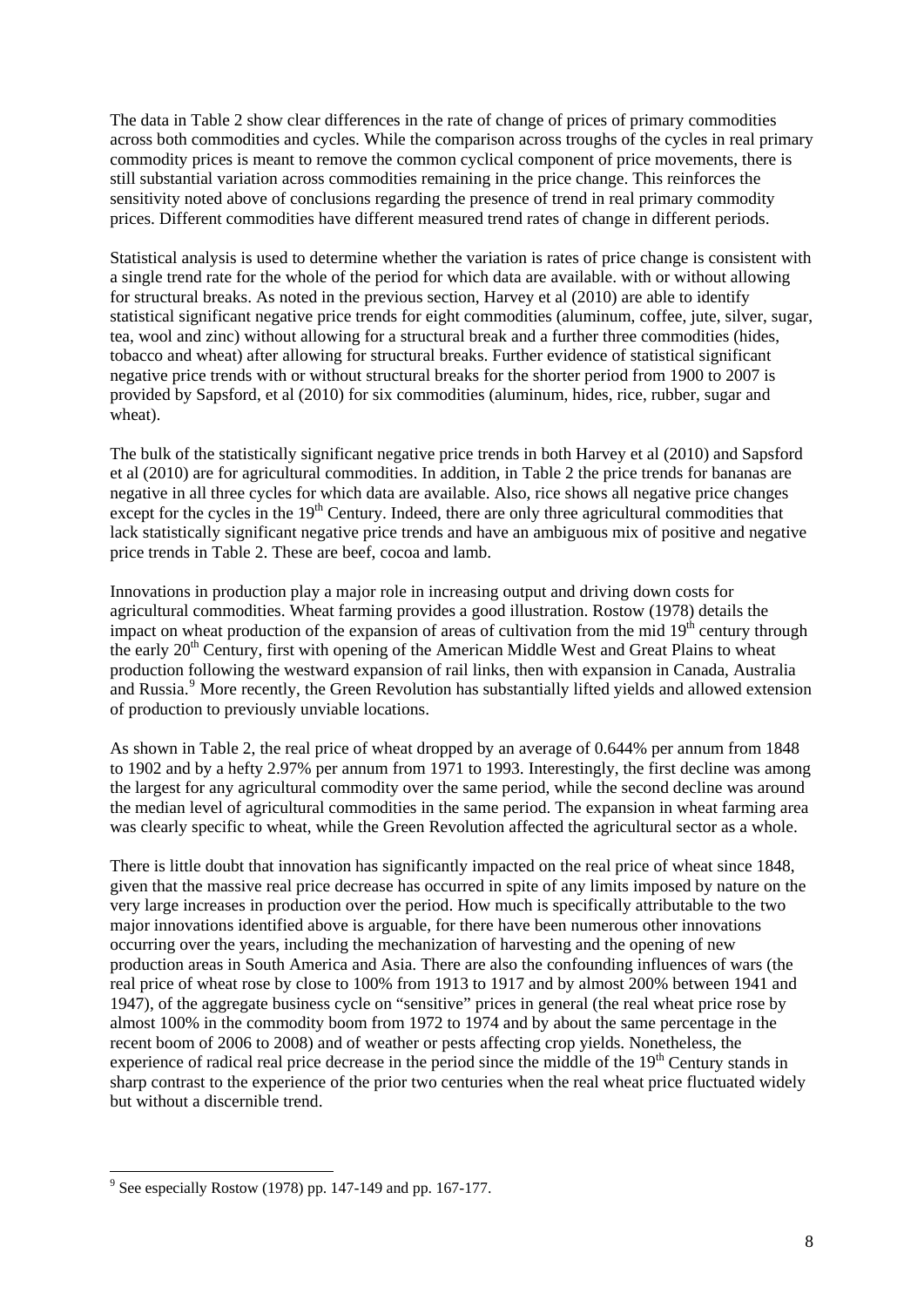Technological change has affected prices of agricultural commodities on the demand side as well as the supply side. Particularly notable has been the effect of the development of synthetic substitutes. Synthetic fibers substantially reduced demand for cotton, hides, jute and wool over the course of the 20<sup>th</sup> Century and this is reflected in Table 2 in relatively steep trend declines in prices for these commodities over the two trough-to-trough cycles from 1932 to 1993. It is also reflected in the statistically significant negative trend for rubber over 1900 to 2007 in the study by Sapsford et al (2010).

Innovations in institutions as well as technology have impacted on real prices of agricultural commodities. In the previous section we note the negative impact on real primary commodity prices of market power in manufacturing, in both product and labor markets, in increasing manufacturing prices (the denominator of the real price of all primary commodities is an index of manufacturing prices). More specific to agricultural commodities have been moves towards agricultural protectionism in the industrialized countries. Particularly damaging have been subsidy programs that have led to the dumping of surplus production on world markets. $^{10}$  $^{10}$  $^{10}$ 

The dominance of negative price trends for agricultural commodities in Table 2 contrasts with a mixed picture for metals and minerals. Harvey et al (2010) find statistically significant negative price trends for only two of the metal and energy commodities (aluminum and zinc), while Sapsford et al (2010) find such evidence for only one metal (aluminum). Gold prices in Table 2 are shown as rising over all cycles since 1796, while oil prices are shown as rising for all cycles for which data are available.<sup>[11](#page-10-1)</sup>

Some of the technological and institutional innovations affecting agricultural commodities have also influenced real prices of metals and energy commodities. In particular increased market power in manufacturing product and labor markets have had a negative impact by increasing the denominator of the real price measures. However, there have been other influences that help to explain the lesser frequency of negative price trends and greater frequency of positive price trends for metals and energy commodities as compared to agricultural commodities.

One factor pushing up metal and energy prices is depletion. Topp, et al (2008) document the impact of depletion across mining (metals and energy) industries in Australia over the past three decades. They estimate that depletion reduced measured multi-factor productivity growth in Australian mining by about two and a half percent per annum. Declining productivity pushes up costs, which makes mining unprofitable unless prices rise or there are compensating reductions in other costs. Topp et al estimate that cost decreases associated with improvements in technology and new discoveries amounted to about two and a half percent per annum, almost exactly offsetting the increased costs due to declining resource quality.

Innovations in institutions have also had positive impact on the real prices of some metal and energy commodities. The obvious example is the influence of the Organization of Petroleum Exporting Countries (OPEC) on oil prices since the 1970s. There has also been considerably increased concentration of production on a global scale in many segments metals mining and processing, particularly aluminum, copper, iron ore and nickel. Of course the process of concentration as an element of creative destruction might have at least a temporary depressing effect on prices rather than the increasing effect associated with monopoly in static equilibrium.<sup>[12](#page-10-2)</sup>

-

<span id="page-10-0"></span> $10$  See Nissanke (2010b) for an extensive discussion of the impact of government policies on prices of primary commodities.

<span id="page-10-1"></span> $11$  In the case of both gold and oil the absence of a statistically significant positive trend in real price can be attributed to falling prices in years prior to the cycles shown in Table 2. For gold there real prices fell in the three cycles from 1669 to 1796, while for oil the falling real price occurred in the years from 1859 (the first year in the oil price series) to 1902.

<span id="page-10-2"></span> $12$  For a discussion of the compression of profit margins in the concentration phase of the dynamic process of competition see Bloch (2000).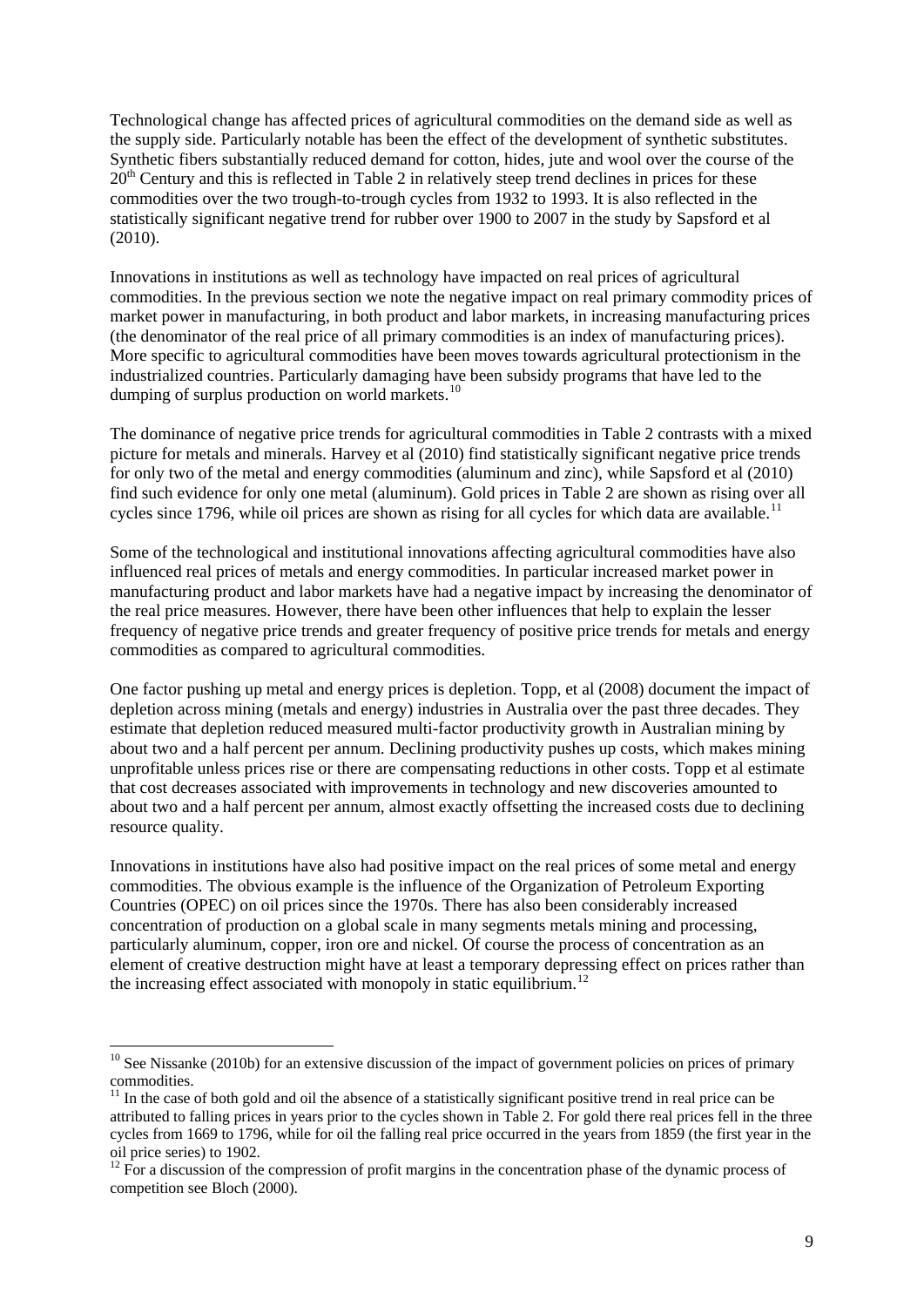# **5. Conclusion**

Innovation has arguably been the dominant force in determining the path of real prices for primary commodities over the past three and a half centuries. The influence of innovation has been sufficient to result in negative trends in real prices for numerous individual commodities and for aggregate indexes of commodities. The negative trends occurred in spite of massive increases in output with growth in the world economy, defying the predictions of classical and neoclassical economists that scarcity associated with natural limits would lead to rising real prices of primary commodities.

Models of growth that emphasize natural resource scarcity as a constraint on growth divert attention from the key role of innovations in determining the course of prices and quantities of primary commodities. While there is a dominant tendency for real primary commodity prices to decline. The outcomes vary across time and across commodities. We provide examples of the role of innovations in both technology and institutions in driving trends over particular periods for particular commodities. Further, the innovations are not simply the result of historical accident, but reflect concerted entrepreneurial efforts of individuals and organizations to achieve scientific advance, public policy objectives and, especially, profits. Schumpeter correctly identified the need to build such entrepreneurial activity into the analysis of long-run growth. The spirit of his contribution is that profitability is the mother of innovation.

Properly incorporating entrepreneurial activity and endogenous innovation into the analysis of primary commodities in the process long-run growth requires a broad perspective. First, the scope of innovations considered needs to extend beyond the technology of producing primary commodities. Innovations in technology of using primary commodities are also important, as has been shown by the impact of the development of synthetic materials. Second, innovations in the distribution and marketing of primary commodities have had a major impact on the real price of individual commodities in the past and are likely to continue to do so in the future. Finally, innovations in the technology and market organization of manufacturing are also important as manufacturing prices constitute the denominator of the real price measures for primary commodities. While increased market power in manufacturing has had a profound negative impact on the real prices of primary commodities in the past, future innovations could continue or reverse this trend.

One clear insight from the Schumpeter's (1939) analysis in *Business Cycles* is that innovations impart a cyclical character to long-run growth, particularly in terms of long cycles such as those identified by Kondratieff. We find a pattern of cycles lasting between two and five decades in real primary commodity prices over the past three and a half centuries. We date the last cyclical trough as occurring in 1993 and the peak as occurring in 2008. If our dating is correct, the world economy has entered into the downswing of a long cycle. Judging from the behavior of real primary commodity prices in past cycles, this should leave the aggregate of primary commodity prices well below 1993 levels. The dramatic declines of most primary commodity prices from their 2008 highs represent a large movement along this path, but there is still a substantial distance to cover in terms of both time and the level of real prices. Of course, in an evolutionary economy history can't be expected to exactly repeat itself.